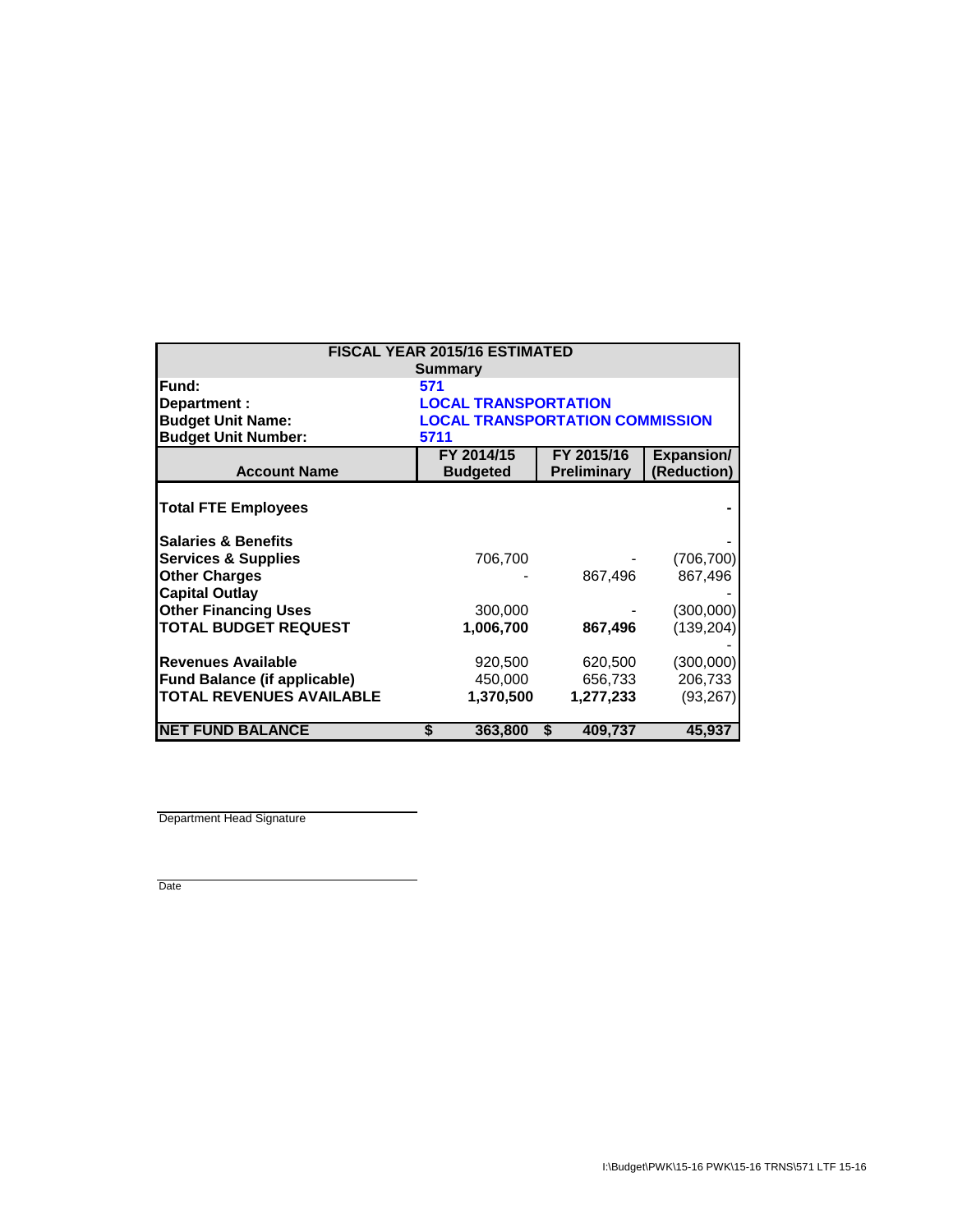## **REVENUES FISCAL YEAR 2015/16 ESTIMATED**

| <b>Budget Unit:</b><br>Fund:<br>Budget Unit # 5711 | <b>LOCAL TRANS COMMISSION</b><br>571 | Add description of all State and Federal revenues and<br>Operating Transfers In. Add lines if needed. |                |                |              |                               |
|----------------------------------------------------|--------------------------------------|-------------------------------------------------------------------------------------------------------|----------------|----------------|--------------|-------------------------------|
| <b>Account</b>                                     | <b>Account Name</b>                  | <b>Description</b>                                                                                    | FY 2012/13     | FY 2013/14     |              | <b>IFY 2014/15 FY 2015/16</b> |
|                                                    |                                      |                                                                                                       | <b>ACTUALS</b> | <b>ACTUALS</b> | <b>FINAL</b> | <b>REQUEST</b>                |
| 2000811                                            | <b>TRANSPORTATION SALES TAX</b>      |                                                                                                       | 618.984        | 628.768        | 620.000      | 620.000                       |
| 2003000                                            | <b>INTEREST</b>                      |                                                                                                       | 1.186          | 640            | 500          | 500                           |
| 2003900                                            | FAIR MKT VLU/INT REV ADJ             |                                                                                                       | (276)          | 276            |              |                               |
| 2006200                                            | STATE - OTHER                        | STIP (buses)                                                                                          |                |                | 300.000      |                               |

| <b>TOTAL</b> | 619,894 | 629,684 | 920,500 | 620,500 |
|--------------|---------|---------|---------|---------|
|              |         |         |         |         |